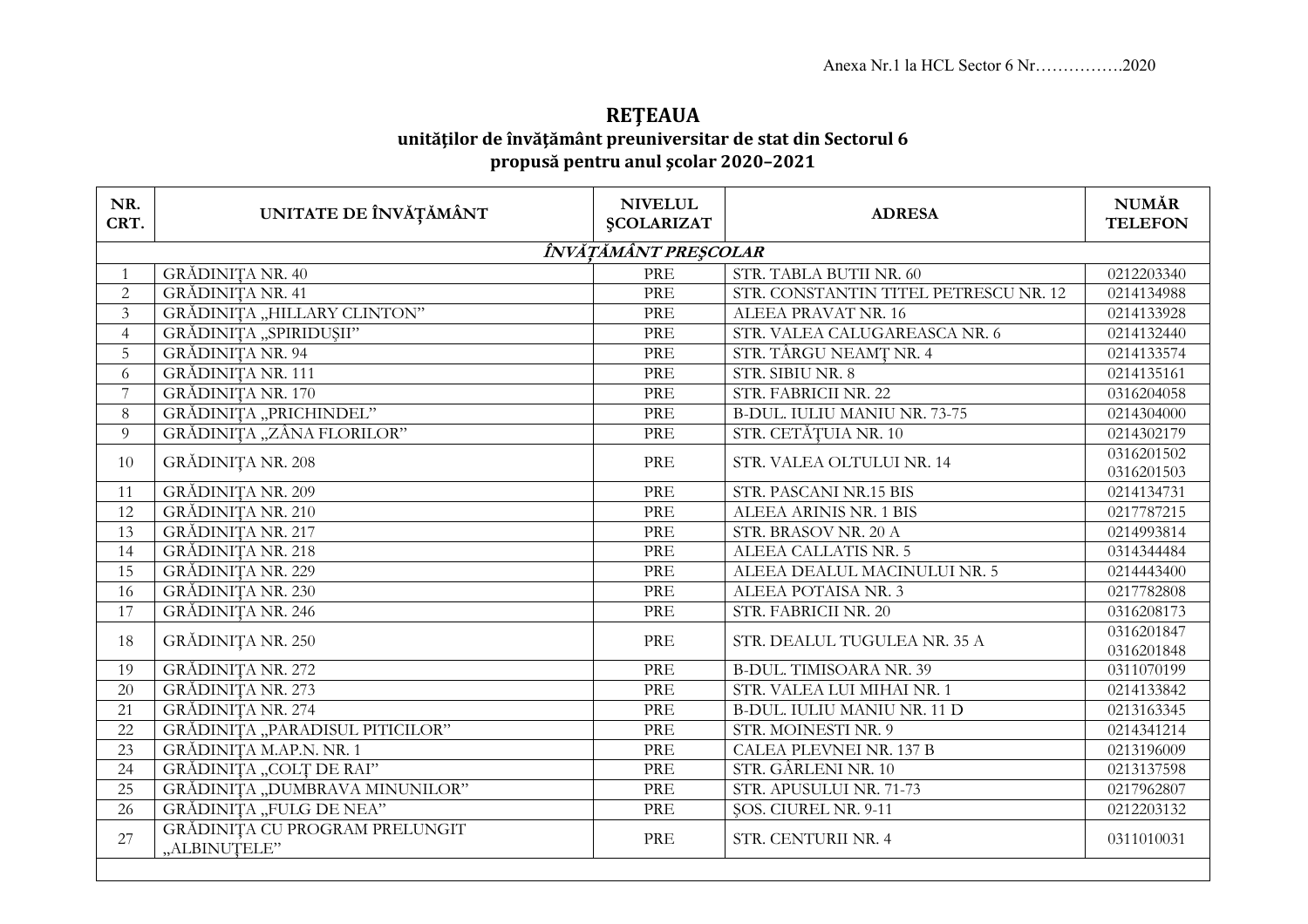| ÎNVĂȚĂMÂNT PRIMAR ȘI GIMNAZIAL |                                                                   |                                            |                                   |                          |  |  |  |
|--------------------------------|-------------------------------------------------------------------|--------------------------------------------|-----------------------------------|--------------------------|--|--|--|
| 28                             | <b>ȘCOALA GIMNAZIALĂ NR. 59</b>                                   | PRI, GIM                                   | STR. VLADEASA NR. 9               | 0214900160               |  |  |  |
| 29                             | SCOALA GIMNAZIALĂ NR. 117                                         | PRI, GIM                                   | STR. FABRICII NR. 22              | 0214302040               |  |  |  |
| 30                             | ȘCOALA GIMNAZIALĂ NR. 142                                         | PRI, GIM                                   | STR. CENTURII NR. 4               | 0214300511               |  |  |  |
| 31                             | ȘCOALA GIMNAZIALĂ NR. 153                                         | PRI, GIM                                   | STR. DRUMUL SABARENI NR. 21       | 0212217651               |  |  |  |
| 32                             | ȘCOALA GIMNAZIALĂ NR. 156                                         | PRI, GIM                                   | STR. DEALUL LUI TUGULEA NR 35     | 0314040192               |  |  |  |
| 33                             | ȘCOALA GIMNAZIALĂ "ION DUMITRIU"                                  | PRI, GIM                                   | STR. HANUL ANCUTEI NR. 4          | 0214340401               |  |  |  |
|                                | ȘCOALA GIMNAZIALĂ "SFÂNTA TREIME"                                 | PRI, GIM                                   | ALEEA GHIRLANDEI NR. 7            | 0376203770               |  |  |  |
| 34                             |                                                                   |                                            |                                   | 0376203771               |  |  |  |
| 35                             | <b>ȘCOALA GIMNAZIALĂ NR. 161</b>                                  | PRE, PRI, GIM                              | CALEA GIULESTI NR. 486 A          | 0212249328               |  |  |  |
| 36                             | ȘCOALA GIMNAZIALĂ NR. 163                                         | PRE, PRI, GIM                              | CALEA GIULESTI NR. 54             | 0212201018               |  |  |  |
| 37                             | ȘCOALA GIMNAZIALĂ "SFÂNTUL CALINIC DE LA<br>CERNICA"              | PRI, GIM                                   | STR. PRAVAT NR. 22                | 0214131160               |  |  |  |
| 38                             | SCOALA GIMNAZIALĂ NR. 167                                         | PRI, GIM                                   | <b>CALEA CRANGASI NR. 140</b>     | 0212205770               |  |  |  |
| 39                             | ȘCOALA GIMNAZIALĂ NR. 168                                         | PRE, PRI, GIM                              | STR. ALIZEULUI NR. 9              | 0314326090               |  |  |  |
| 40                             | ȘCOALA GIMNAZIALĂ NR. 169                                         | PRI, GIM                                   | STR. PASCANI NR. 2                | 0214132431               |  |  |  |
| 41                             | ȘCOALA GIMNAZIALĂ "SFÂNTUL ANDREI"                                | PRI, GIM                                   | ALEEA PARVA NR. 3-5               | 0217785959               |  |  |  |
| 42                             | ȘCOALA GIMNAZIALĂ "CONSTANTIN BRÂNCUȘI"                           | PRI, GIM                                   | STR. ROSIA MONTANA NR. 41         | 0314052556               |  |  |  |
| 43                             | ȘCOALA GIMNAZIALĂ "SFINȚII CONSTANTIN ȘI<br>ELENA"                | PRI, GIM                                   | ALEEA LUNCA CERNEI NR. 3          | 0214442515               |  |  |  |
| 44                             | ȘCOALA GIMNAZIALĂ "ORIZONT"                                       | PRI, GIM                                   | STR. MIHAELA RUXANDRA MARCU NR. 3 | 0214132355               |  |  |  |
| 45                             | <b>ȘCOALA GIMNAZIALĂ NR. 197</b>                                  | PRI, GIM                                   | STR. OBCINA MARE NR. 2            | 0214134330               |  |  |  |
| 46                             | ȘCOALA GIMNAZIALĂ "REGINA MARIA"                                  | PRI, GIM                                   | STR. APUSULUI NR. 71-73           | 0214340102               |  |  |  |
| 47                             | ȘCOALA GIMNAZIALĂ "ADRIAN PĂUNESCU"                               | PRI, GIM                                   | ALEEA VALEA PRAHOVEI NR. 1        | 0214133020               |  |  |  |
| 48                             | ȘCOALA GIMNAZIALĂ NR. 206                                         | PRI, GIM                                   | ALEEA ARINIS NR. 5                | 0217773980               |  |  |  |
| 49                             | ȘCOALA GIMNAZIALĂ NR. 279                                         | PRI, GIM                                   | STR. PRELUNGIREA GHENCEA NR. 24   | 0217773164               |  |  |  |
| 50                             | <b>ȘCOALA GIMNAZIALĂ NR. 309</b>                                  | PRI, GIM                                   | STR. MOINESTI NR. 9               | 0214340426               |  |  |  |
| 51                             | ȘCOALA GIMNAZIALĂ "REGELE MIHAI I"                                | PRI, GIM                                   | STR. DEZROBIRII NR. 41            | 0311011373               |  |  |  |
| 52                             | ȘCOALA GIMNAZIALĂ NR. 311                                         | PRI, GIM                                   | STR. GIRLENI NR. 10               | 0214133440               |  |  |  |
|                                |                                                                   |                                            |                                   |                          |  |  |  |
|                                |                                                                   | ÎNVĂȚĂMÂNT LICEAL                          |                                   |                          |  |  |  |
| 53                             | COLEGIUL NAȚIONAL "ELENA CUZA"                                    | PRI, GIM, LIC<br>TEO, LIC VOC              | STR. PEȘTERA SCĂRIȘOARA NR. 1     | 0214132495<br>0214134768 |  |  |  |
| 54                             | COLEGIUL TEHNIC "PETRU MAIOR"                                     | LIC TEH, LIC<br>TEO, POS                   | <b>B-DUL. TIMIȘOARA NR. 6</b>     | 0213183250               |  |  |  |
| 55                             | COLEGIUL TEHNIC DE POȘTĂ ȘI TELECOMUNICAȚII<br>"GHEORGHE AIRINEI" | PROF, LIC<br>TEH, LIC TEO,<br>LIC VOC, POS | STR. ROMANCIERILOR NR. 1          | 0214134645<br>0214131413 |  |  |  |
| 56                             | LICEUL TEORETIC "MARIN PREDA"                                     | PRI, GIM, LIC<br><b>TEO</b>                | STR. RUSETU NR. 17                | 0212202344               |  |  |  |
| 57                             | LICEUL TEORETIC "TUDOR VLADIMIRESCU"                              | LIC TEO                                    | <b>B-DUL. IULIU MANIU NR. 15</b>  | 0214103831<br>0214118708 |  |  |  |